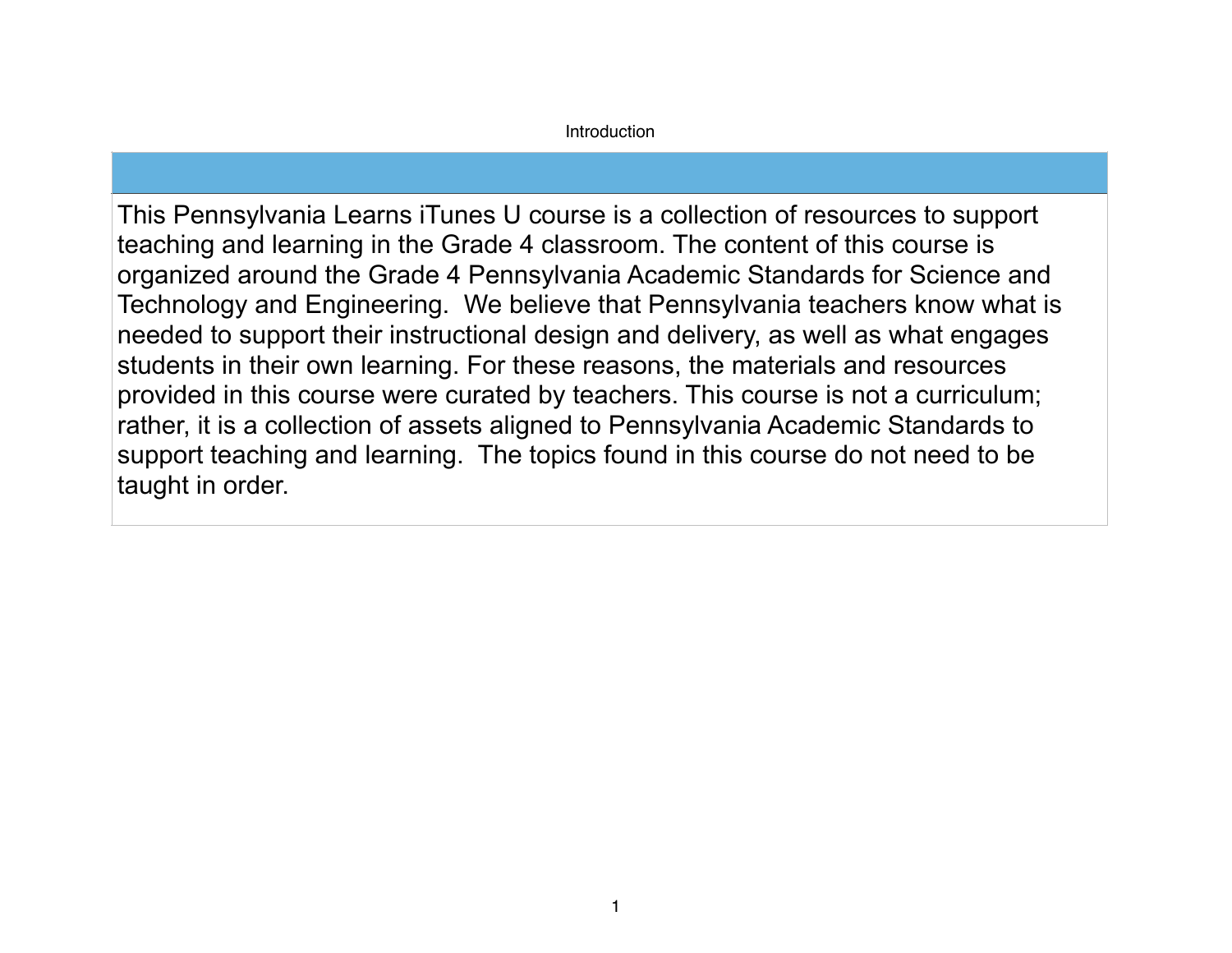| <b>Module Title</b>                                                                                                                             | Message                                                                                                                                                               | <b>Assignment / Call to</b><br><b>Action (200 Character</b><br>Max)                                                                                   | <b>Content Directions</b> | <b>Resource / URL</b>                                                                                               | Info about the URL<br>(published on the "i"<br>button of a resource/<br>url) | <b>Notes</b>                     |
|-------------------------------------------------------------------------------------------------------------------------------------------------|-----------------------------------------------------------------------------------------------------------------------------------------------------------------------|-------------------------------------------------------------------------------------------------------------------------------------------------------|---------------------------|---------------------------------------------------------------------------------------------------------------------|------------------------------------------------------------------------------|----------------------------------|
| 3.3. Earth and Space<br><b>Sciences</b>                                                                                                         | In this module, you will learn Earth's place in space,<br>as well as properties that comprise the earth's<br>surface and how our globe has changed over the<br>years. |                                                                                                                                                       |                           |                                                                                                                     |                                                                              |                                  |
|                                                                                                                                                 |                                                                                                                                                                       |                                                                                                                                                       |                           |                                                                                                                     |                                                                              |                                  |
| <b>Earth Structure,</b><br><b>Processes and</b><br><b>Cycles: Earth</b><br><b>Features and the</b><br><b>Processes that</b><br><b>Change It</b> | In this lesson, you will learn about landforms and the<br>processes, including weathering, that change these<br>landforms over time. 3.3.4.A1.                        | LEARN about the<br>different kinds of<br>elements that can change<br>the Earth's surface.                                                             |                           | https://<br>www.youtube.com/<br>watch?v=H2h6uXIL8gl                                                                 |                                                                              | <b>VIDEO</b>                     |
|                                                                                                                                                 |                                                                                                                                                                       | LEARN about the layers<br>of the earth.                                                                                                               |                           | https://<br>www.youtube.com/<br>watch?v=NAHY6965o08                                                                 |                                                                              | <b>VIDEO</b>                     |
|                                                                                                                                                 |                                                                                                                                                                       | <b>EXPLORE</b> the attributes<br>of earth's landforms.                                                                                                |                           | https://itunes.apple.com/<br>us/app/earths-landforms-<br>school/id835600448?<br>$mt=8$                              |                                                                              | APP:<br><b>Earth's Landforms</b> |
|                                                                                                                                                 |                                                                                                                                                                       | <b>CREATE</b> an instructional<br>video that ILLUSTRATES<br>the layers of the earth.                                                                  |                           | https://itunes.apple.com/<br>us/app/imovie/<br>id377298193?mt=8                                                     |                                                                              | iMovie                           |
|                                                                                                                                                 |                                                                                                                                                                       | <b>LEARN</b> the movement of<br>plate tectonics.                                                                                                      |                           | https://<br>www.youtube.com/<br>watch?v=tcPghqnnTVk                                                                 |                                                                              | <b>VIDEO</b>                     |
|                                                                                                                                                 |                                                                                                                                                                       | <b>LEARN</b> about the<br>process of weathering.<br><b>ASSESS your</b><br>understanding of<br>weathering with a quiz.                                 |                           | https://itunes.apple.com/<br>us/book/weathering/<br>id960167497?mt=11                                               |                                                                              |                                  |
|                                                                                                                                                 |                                                                                                                                                                       | <b>EXPLORE</b> examples of<br>weathering and erosion.                                                                                                 |                           | http://<br>www.geography4kids.co<br>m/files/<br>land weathering.html                                                |                                                                              |                                  |
|                                                                                                                                                 |                                                                                                                                                                       | <b>INVESTIGATE real world</b><br>examples of weathering<br>and erosion.                                                                               |                           | https://<br>www.youtube.com/<br>watch?v=R-lak3Wvh9c                                                                 |                                                                              |                                  |
|                                                                                                                                                 |                                                                                                                                                                       | <b>IDENTIFY</b> qualities of<br>erosion and weathering.<br><b>CREATE a presentation</b><br>using Explain Everything<br>and uploading the<br>document. |                           | https://docs.google.com/<br>drawings/d/<br>18WzinauJ2cw7SiK5DUf<br>307F-<br>a3ukQk0ZIKEDIUcyyH0/<br>pub?w=966&h=644 | <b>PDF COMPLETED</b>                                                         |                                  |
|                                                                                                                                                 |                                                                                                                                                                       |                                                                                                                                                       |                           |                                                                                                                     |                                                                              |                                  |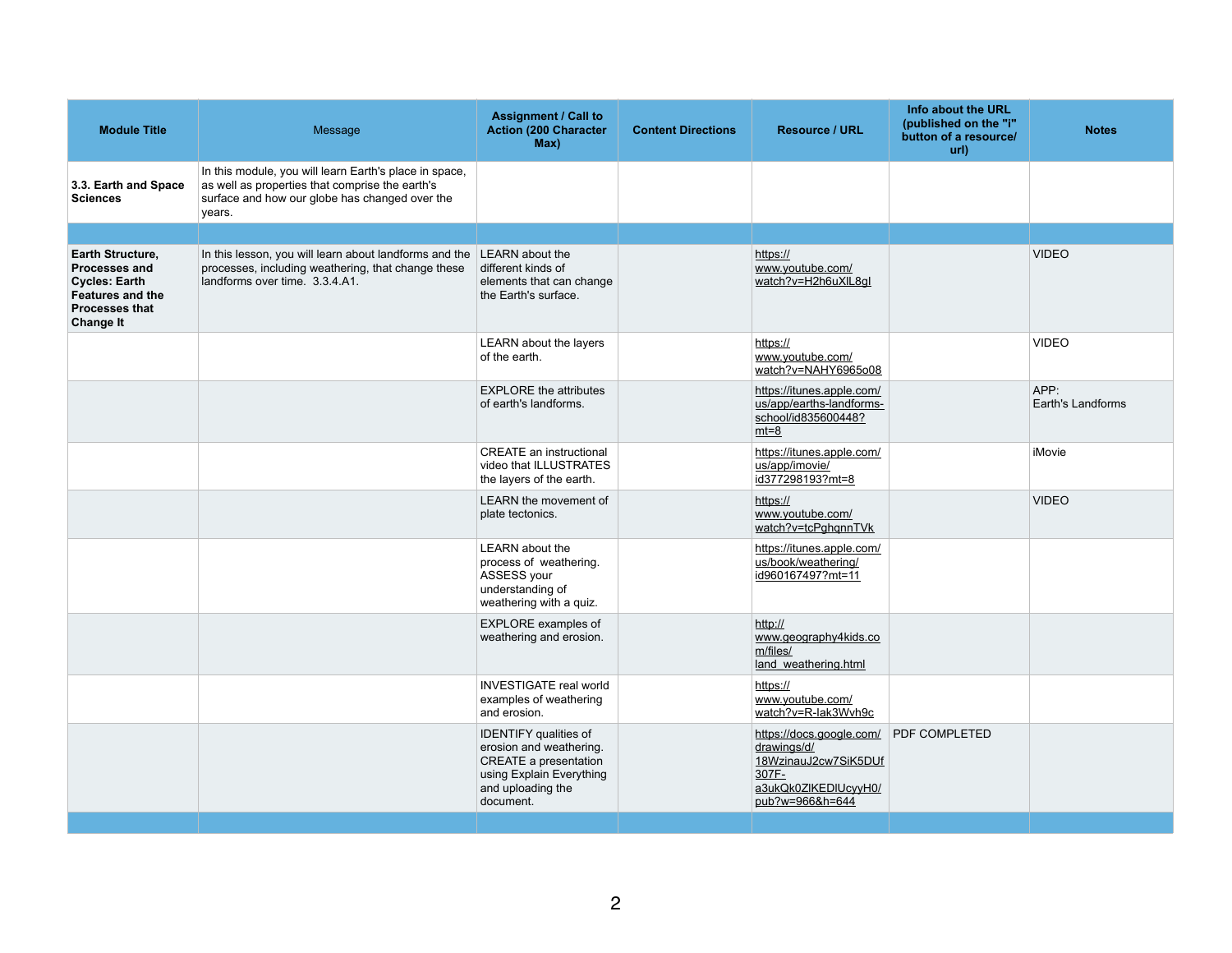| <b>Earth's Resources:</b><br><b>Exploring and</b><br><b>Identifying Various</b><br><b>Kinds of Rocks</b> | In this lesson, you will explore rocks and identify<br>various types of rock based on their properties.<br>3.3.4.A2.                             | <b>LEARN</b> about rocks and<br>soil.                                                                                               | https://itunes.apple.com/<br>us/book/rocks-soil/<br>id597244595?mt=11                                                            |
|----------------------------------------------------------------------------------------------------------|--------------------------------------------------------------------------------------------------------------------------------------------------|-------------------------------------------------------------------------------------------------------------------------------------|----------------------------------------------------------------------------------------------------------------------------------|
|                                                                                                          |                                                                                                                                                  | LEARN about the 3 types<br>of rocks and their<br>attributes.                                                                        | https://<br>www.youtube.com/<br>watch?v=jPgE74VItdc                                                                              |
|                                                                                                          |                                                                                                                                                  | <b>EXPLORE</b> examples of<br>the different kinds of<br>rocks.                                                                      | http://<br>www.sciencekids.co.nz/<br>sciencefacts/earth/<br>rocksandminerals.html                                                |
|                                                                                                          |                                                                                                                                                  | SHARE your<br>understanding of<br>different types of rocks as<br>well as the rock cycle as<br>you CREATE an<br>informational video. | https://itunes.apple.com/<br>us/app/explain-<br>everything-interactive/<br>id431493086?mt=8                                      |
|                                                                                                          |                                                                                                                                                  | CONSTRUCT your own<br>virtual world using variety<br>of earth materials.                                                            | https://itunes.apple.com/<br>us/app/sandbox-build-<br>create-your/<br>id520777858?mt=8                                           |
|                                                                                                          |                                                                                                                                                  |                                                                                                                                     |                                                                                                                                  |
| <b>Earth's History:</b><br><b>Learning About</b><br><b>Fossils</b>                                       | In this lesson, you will learn about fossil formation as<br>well as using fossils to compare with living creatures<br>today. 3.3.4.A3. 3.1.4.C3. | <b>LEARN how fossils are</b><br>formed.                                                                                             | https://<br>www.youtube.com/<br>watch?v=3rkGu0BltKM                                                                              |
|                                                                                                          |                                                                                                                                                  | <b>LEARN</b> about fossils.                                                                                                         | http://<br>www.kidsdinos.com/<br>palaeontology-what-are-                                                                         |
|                                                                                                          |                                                                                                                                                  |                                                                                                                                     | fossils.php                                                                                                                      |
|                                                                                                          |                                                                                                                                                  | <b>EXPLORE a prehistoric</b><br>dig site to discover fossils<br>and clues to the ancient<br>past.                                   | https://itunes.apple.com/<br>us/app/prehistoric-fish-<br>bones/id977955327?<br>$mt=12$                                           |
|                                                                                                          |                                                                                                                                                  | PRESENT 3 facts you<br>learned about fossils.                                                                                       | https://itunes.apple.com/<br>us/app/pic-collage-<br>photo-video-text/<br>id448639966?mt=8                                        |
|                                                                                                          |                                                                                                                                                  | <b>LEARN</b> about radioactive<br>dating.                                                                                           | http://<br>www.sciencechannel.co<br>m/tv-shows/greatest-<br>discoveries/videos/100-<br>greatest-discoveries-<br>plate-tectonics/ |

| m/                                    | This book has interactive<br>pages with a quiz<br>embedded.                              |                        |        |
|---------------------------------------|------------------------------------------------------------------------------------------|------------------------|--------|
|                                       |                                                                                          |                        |        |
| <u>ız/</u><br>L                       | Student will use the<br>informaiton to create the<br>rock cycle                          |                        |        |
| <u>m/</u><br>$\overline{\phantom{a}}$ | Please feel free to use<br>another presentation<br>program if you so<br>choose.          |                        |        |
| <u>m/</u><br>$\overline{\phantom{a}}$ |                                                                                          |                        |        |
|                                       |                                                                                          |                        |        |
|                                       | This is questionable on<br>Copyright - Awesome                                           |                        |        |
| $\overline{\mathsf{M}}$               | video with good details<br>but looks like brainpop<br>video but is not labled as<br>such |                        |        |
| <u>re-</u>                            | Includes a video that<br>explains about fossils.                                         | <b>READ with VIDEO</b> |        |
| <u>m/</u><br>$\overline{ }$           |                                                                                          |                        | \$2.99 |
| <u>m/</u>                             |                                                                                          | APP:<br>Pic Coll       |        |
| <u>co</u><br><u>0-</u>                |                                                                                          | <b>VIDEO</b>           |        |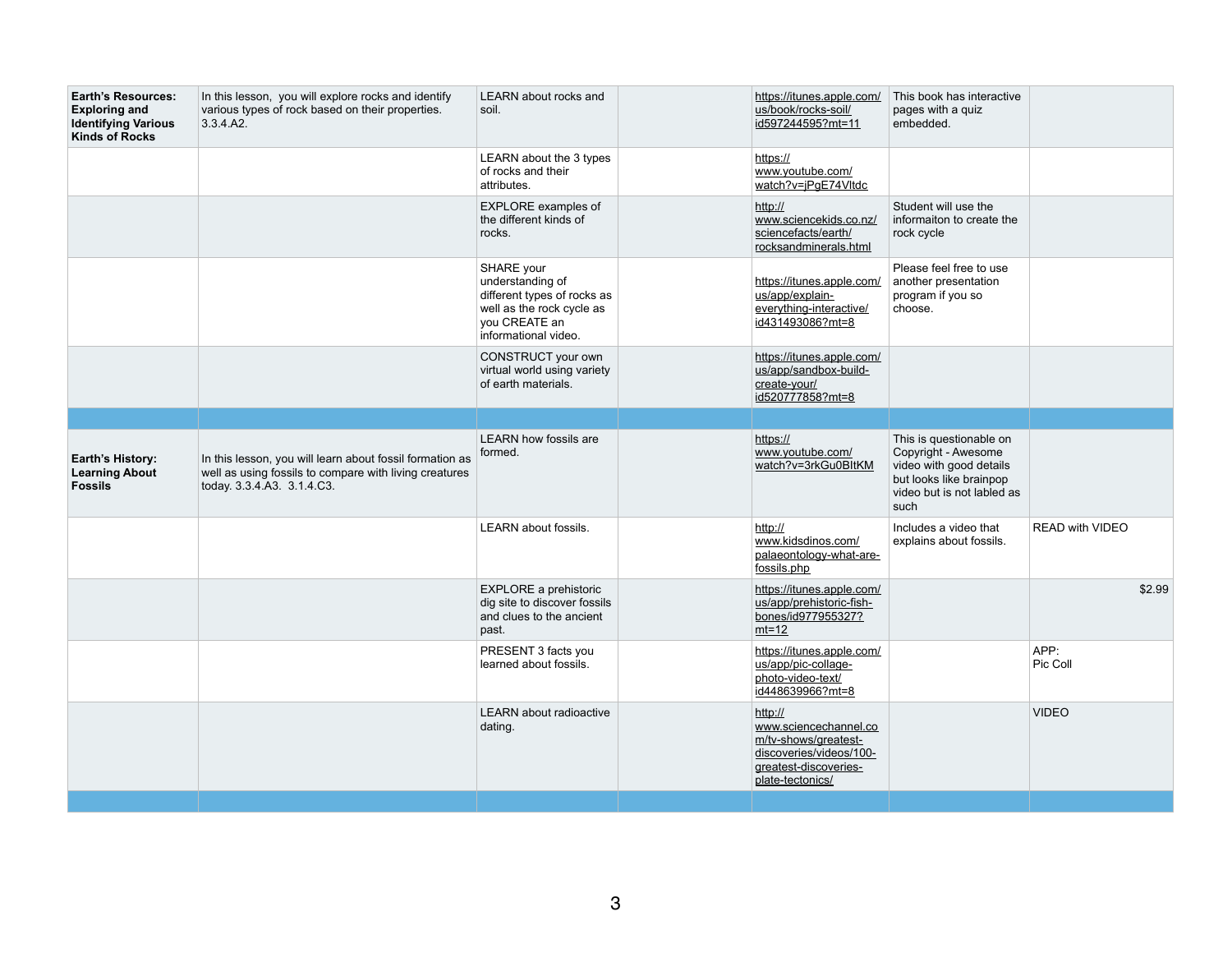| <b>Earth's History: Water</b>                         | In this lesson, you will learn about where various<br>forms of water can be found on our planet, and will<br>investigate transforming water from one state to<br>another. 3.3.4.A4. | <b>LEARN</b> about the water<br>cycle.                                                                         |                                                                                                                  | https://<br>www.youtube.com/<br>watch?v=zBnKgwnn7i4                                         |  |
|-------------------------------------------------------|-------------------------------------------------------------------------------------------------------------------------------------------------------------------------------------|----------------------------------------------------------------------------------------------------------------|------------------------------------------------------------------------------------------------------------------|---------------------------------------------------------------------------------------------|--|
|                                                       |                                                                                                                                                                                     | <b>EXPLORE</b> the water<br>cycle and the variables<br>which affect it.                                        |                                                                                                                  | https://itunes.apple.com/<br>us/app/the-water-cycle/<br>id483114651?mt=8                    |  |
|                                                       |                                                                                                                                                                                     | <b>LEARN</b> about the location<br>and forms of water on<br>earth.                                             |                                                                                                                  | http://<br>www.greenfacts.org/en/<br>water-resources/<br>index.htm#2                        |  |
|                                                       |                                                                                                                                                                                     | <b>INVESTIGATE the</b><br>qualities of the water<br>cycle.                                                     |                                                                                                                  | http://water.usgs.gov/<br>edu/watercycle-kids-<br>beg.html                                  |  |
|                                                       |                                                                                                                                                                                     | <b>LEARN</b> about earth's<br>water distribution and<br><b>ANALYZE</b> the information<br>graphic.             |                                                                                                                  | http://<br>www.greenfacts.org/en/<br>water-resources/images/<br>figure-4-1.jpg              |  |
|                                                       |                                                                                                                                                                                     | DEMONSTRATE an<br>understanding of earth's<br>water. CREATE a<br>presentation about the<br>previous graphic.   | You can save the image<br>to your camera roll and<br>import into your app.                                       | https://itunes.apple.com/<br>us/app/explain-<br>everything-interactive/<br>id431493086?mt=8 |  |
|                                                       |                                                                                                                                                                                     |                                                                                                                |                                                                                                                  |                                                                                             |  |
|                                                       |                                                                                                                                                                                     |                                                                                                                |                                                                                                                  |                                                                                             |  |
| <b>Earth's History:</b><br><b>Weather and Climate</b> | Describe basic weather elements.<br>Identify weather patterns over time. 3.3.4.A5.                                                                                                  | <b>LEARN</b> about weather<br>fronts and how they affect<br>weather.                                           |                                                                                                                  | https://<br>www.youtube.com/<br>watch?<br>v=G7Ewqm0YHUI                                     |  |
|                                                       |                                                                                                                                                                                     | <b>INVESTIGATE the</b><br>qualities of cold and<br>warm fronts.                                                |                                                                                                                  | https://<br>www.youtube.com/<br>watch?v=naarbGHoAGU                                         |  |
|                                                       |                                                                                                                                                                                     | <b>LEARN</b> about what<br>causes air pressure and<br>its affect on the weather.                               |                                                                                                                  | https://<br>www.youtube.com/<br>watch?v=aiYyCurh_SU                                         |  |
|                                                       |                                                                                                                                                                                     | <b>EXPLORE different types</b><br>of weather data.                                                             | As you explore the<br>different weather maps<br>choose one to<br>screenshot and explain<br>in the next activity. | https://itunes.apple.com/<br>us/app/weather-<br>underground-forecasts/<br>id486154808?mt=8  |  |
|                                                       |                                                                                                                                                                                     | DEMONSTRATE an<br>understanding of weather.<br><b>CREATE a presentation</b><br>to share your<br>understanding. |                                                                                                                  | https://itunes.apple.com/<br>us/app/explain-<br>everything-interactive/<br>id431493086?mt=8 |  |
|                                                       |                                                                                                                                                                                     |                                                                                                                |                                                                                                                  |                                                                                             |  |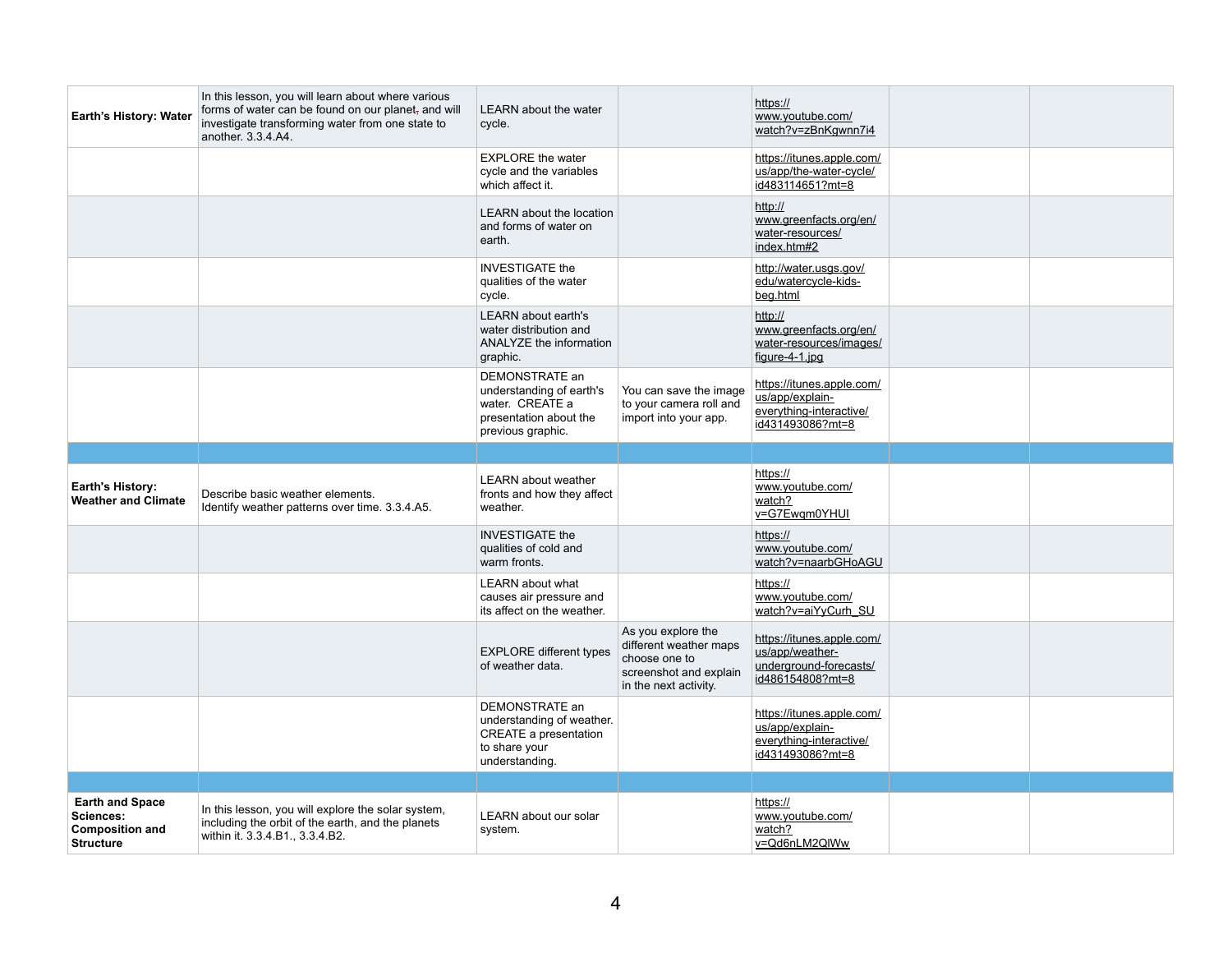| <b>EXPLORE</b> the orbit of<br>earth and other attributes<br>it has within our solar<br>system.      | http://<br>www.planetsforkids.org/<br>planet-earth.html                                                                |
|------------------------------------------------------------------------------------------------------|------------------------------------------------------------------------------------------------------------------------|
| <b>INTERACT with our solar</b><br>system and earth's orbit<br>and the variables that<br>affect them. | https://itunes.apple.com/<br>us/app/a-solar-system-<br>journey/id444804070?<br>$mt=8$                                  |
| <b>INVESTIGATE our solar</b><br>system and the planets<br>within it.                                 | https://itunes.apple.com/<br>app/id347546771?<br>&referrer=click<br>$%3D01$ dbeeb2-<br>cdf8-46c1-b715-<br>e027fbc86f4d |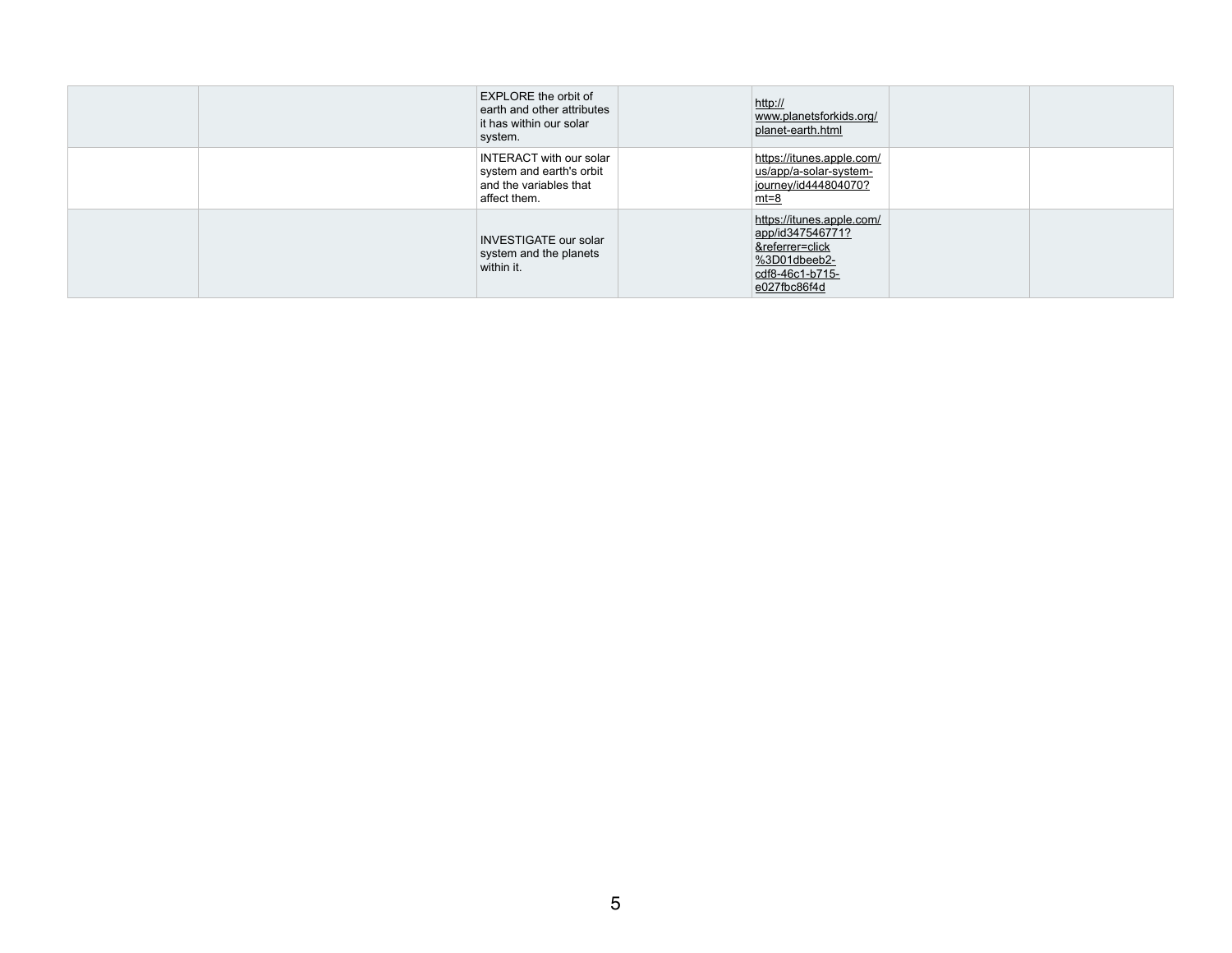| <b>Module Title</b>                                        | Message                                                                                                                                                                                                                                                                                       | <b>Assignment / Call to</b><br><b>Action (200 Character</b><br>Max)                                                                       | <b>Content Directions</b> | <b>Resource / URL</b>                                                                           | Info about the URL<br>(published on the "i"<br>button of a resource/<br>url)                  | <b>Notes</b> |
|------------------------------------------------------------|-----------------------------------------------------------------------------------------------------------------------------------------------------------------------------------------------------------------------------------------------------------------------------------------------|-------------------------------------------------------------------------------------------------------------------------------------------|---------------------------|-------------------------------------------------------------------------------------------------|-----------------------------------------------------------------------------------------------|--------------|
| 3.2. Physical<br><b>Sciences: Chemistry</b><br>and Physics | In this module, you will discover that matter is the<br>building blocks of life, and energy is necessary for<br>sustaining life. You will explore various forms of<br>energy and will uncover the changing states of<br>matter through interactive lessons, videos, and<br>engaging articles. |                                                                                                                                           |                           |                                                                                                 |                                                                                               |              |
|                                                            |                                                                                                                                                                                                                                                                                               |                                                                                                                                           |                           |                                                                                                 |                                                                                               |              |
| <b>Chemistry: Properties</b><br>of Matter & Energy         | In this lesson, you will investigate the process of<br>changing states of matter and learn more about<br>these processes as they occur in the environment<br>and in daily life. 3.2.4.A1, 3.2.4.A3, 3.2.4.A5                                                                                  | <b>LEARN</b> about the<br>changing states of matter.                                                                                      |                           | https://<br>www.youtube.com/<br>watch?v=jd0RXHflKJQ                                             |                                                                                               |              |
|                                                            |                                                                                                                                                                                                                                                                                               | <b>INVESTIGATE the</b><br>process and affects of<br>changing states of matter.                                                            |                           | http://<br>easyscienceforkids.co<br>m/all-about-states-of-<br>matter/                           |                                                                                               |              |
|                                                            |                                                                                                                                                                                                                                                                                               | <b>LEARN</b> more about the<br>states of matter and the<br>changes that can occur.                                                        |                           | http://idahoptv.org/<br>sciencetrek/topics/<br>matter/facts.cfm                                 |                                                                                               |              |
|                                                            |                                                                                                                                                                                                                                                                                               | DEMONSTRATE your<br>understanding of the<br>changing states of matter.<br><b>CREATE a presentation</b><br>to share your<br>understanding. |                           | https://<br>itunes.apple.com/us/<br>app/explain-<br>everything-interactive/<br>id431493086?mt=8 |                                                                                               |              |
|                                                            |                                                                                                                                                                                                                                                                                               | <b>LEARN</b> about<br>conservation of mass.                                                                                               |                           | http://cache.eb.com/<br>new-multimedia/mp4/<br>matter101.mp4                                    |                                                                                               |              |
|                                                            |                                                                                                                                                                                                                                                                                               |                                                                                                                                           |                           |                                                                                                 |                                                                                               |              |
| <b>Chemistry: Structure</b><br>of Matter                   | In this lesson, you will learn that atoms are the<br>building blocks of matter and will model this<br>understanding through investigations of their<br>attributes. 3.2.4.A2                                                                                                                   | <b>LEARN</b> about atoms the<br>building block of matter.                                                                                 |                           | https://<br>www.youtube.com/<br>watch?v=hc0EtPPpZUU                                             |                                                                                               |              |
|                                                            |                                                                                                                                                                                                                                                                                               | LEARN about what an<br>atom is and how it fits into<br>our lives.                                                                         |                           | http://<br>www.chem4kids.com/<br>files/atom intro.html                                          |                                                                                               |              |
|                                                            |                                                                                                                                                                                                                                                                                               | DISCOVER why atoms<br>are the building blocks of<br>matter.                                                                               |                           | http://<br>www.chem4kids.com/<br>files/atom_structure.html                                      |                                                                                               |              |
|                                                            |                                                                                                                                                                                                                                                                                               | MODEL understanding of<br>the parts of an atom.<br><b>CREATE a presentation</b><br>to share your<br>understanding.                        |                           | https://itunes.apple.com/<br>us/app/explain-<br>everything-interactive/<br>id431493086?mt=8     | https://drive.google.com/<br>file/d/<br>0B99Um_mvTWdGSFYx<br>dnVnVUpWS2s/view?<br>usp=sharing |              |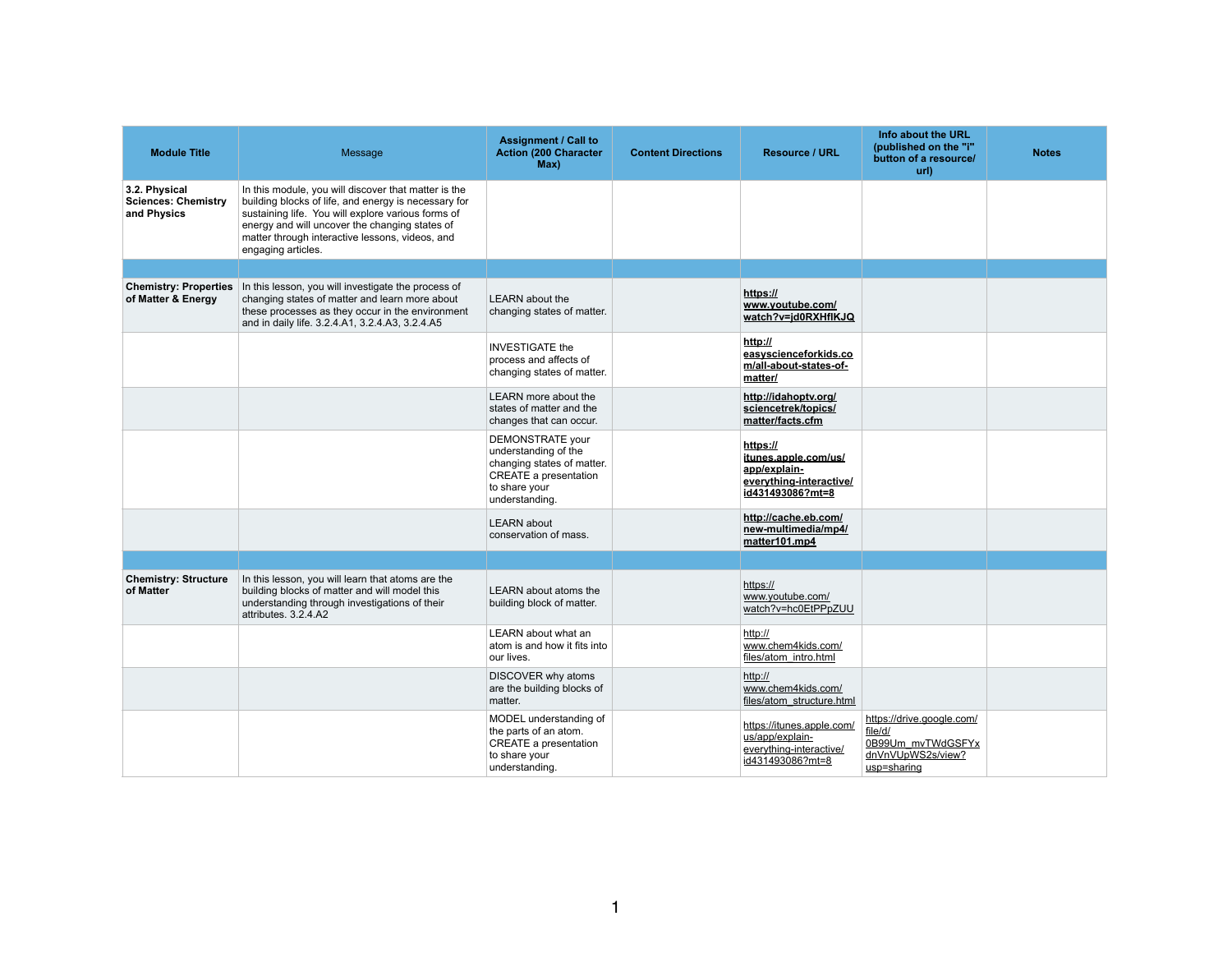|                                                                               |                                                                                                                                                                                        | <b>INVESTIGATE the</b><br>attributes of atoms and<br>molecules and how<br>modifying atoms changes<br>them.       |                                                                                                                                                                        | https://itunes.apple.com/<br>us/app/atom-builder/<br>id549485037?mt=8                                                |  |
|-------------------------------------------------------------------------------|----------------------------------------------------------------------------------------------------------------------------------------------------------------------------------------|------------------------------------------------------------------------------------------------------------------|------------------------------------------------------------------------------------------------------------------------------------------------------------------------|----------------------------------------------------------------------------------------------------------------------|--|
|                                                                               |                                                                                                                                                                                        |                                                                                                                  |                                                                                                                                                                        |                                                                                                                      |  |
|                                                                               | In this lesson, you will learn about compounds and<br><b>Chemistry: Reactions</b> investigate the effects of combining various<br>elements together through interactive apps. 3.2.4.A4 | <b>LEARN</b> about<br>compounds.                                                                                 |                                                                                                                                                                        | https://<br>www.youtube.com/<br>watch?v=avgFqlNML5o                                                                  |  |
|                                                                               |                                                                                                                                                                                        | <b>INVESTIGATE combining</b><br>elements together and<br>applying other variables.                               | This is a fictional app that<br>allows you to explore how<br>compounds are made.<br>Try to produce as many<br>compounds as you can<br>and notice what changes<br>them. | https://itunes.apple.com/<br>us/app/toca-lab/<br>id748057890?mt=8                                                    |  |
|                                                                               |                                                                                                                                                                                        | <b>ENGAGE in the NOVA</b><br>app to EXPLORE the<br>many elements found in<br>our world.                          |                                                                                                                                                                        | https://itunes.apple.com/<br>us/app/nova-elements/<br>id512772649?mt=8&ign-<br>mpt=uo%3D8                            |  |
|                                                                               |                                                                                                                                                                                        |                                                                                                                  |                                                                                                                                                                        |                                                                                                                      |  |
| <b>Physics: Force &amp;</b><br><b>Motion of Particles</b><br>and Rigid Bodies | In this lesson, you will investigate forces in motion as<br>they you learn about Newton's Laws. 3.2.4.B1                                                                               | LEARN about inertia and<br>the motion of objects.                                                                | Read only the first section<br>"Inertia and Mass".                                                                                                                     | http://<br>www.physicsclassroom.c<br>om/class/newtlaws/<br>Lesson-1/Inertia-and-<br><b>Mass</b>                      |  |
|                                                                               |                                                                                                                                                                                        | <b>LEARN about Newton's</b><br>Three Laws of Motion<br>and how they are<br>represented in the<br>physical world. |                                                                                                                                                                        | http://<br>www.slideshare.net/<br>icheema/newtons-laws-<br>of-motion-with-real-life-<br>examples                     |  |
|                                                                               |                                                                                                                                                                                        | LEARN about work,<br>force, energy and motion<br>and the relationship<br>between them.                           |                                                                                                                                                                        | https://<br>www.youtube.com/<br>watch?v=iCqm5uxc2dE                                                                  |  |
|                                                                               |                                                                                                                                                                                        | <b>LEARN about Newton's</b><br>First Law of Motion in this<br>video demonstration.                               |                                                                                                                                                                        | https://<br>www.youtube.com/<br>watch?v=--MDILG7Znk                                                                  |  |
|                                                                               |                                                                                                                                                                                        | DISCOVER examples of<br>mechanics and motion.                                                                    |                                                                                                                                                                        | http://<br>www.physics4kids.com/<br>files/motion intro.html                                                          |  |
|                                                                               |                                                                                                                                                                                        | <b>LEARN</b> about kinematics<br>and motion. ASSESS<br>your understanding of<br>kinematics and motion            | Read through some of the<br>examples found on this<br>website.                                                                                                         | http://www.school-for-<br>champions.com/science/<br>motion.htm#.Vbj07pNVh<br>$\underline{\mathsf{Bc}}$               |  |
|                                                                               |                                                                                                                                                                                        | <b>INVESTIGATE the</b><br>variables that affect<br>forces, motion, friction<br>and acceleration.                 |                                                                                                                                                                        | https://<br>phet.colorado.edu/sims/<br>html/forces-and-motion-<br>basics/latest/forces-and-<br>motion-basics_en.html |  |
|                                                                               |                                                                                                                                                                                        |                                                                                                                  |                                                                                                                                                                        |                                                                                                                      |  |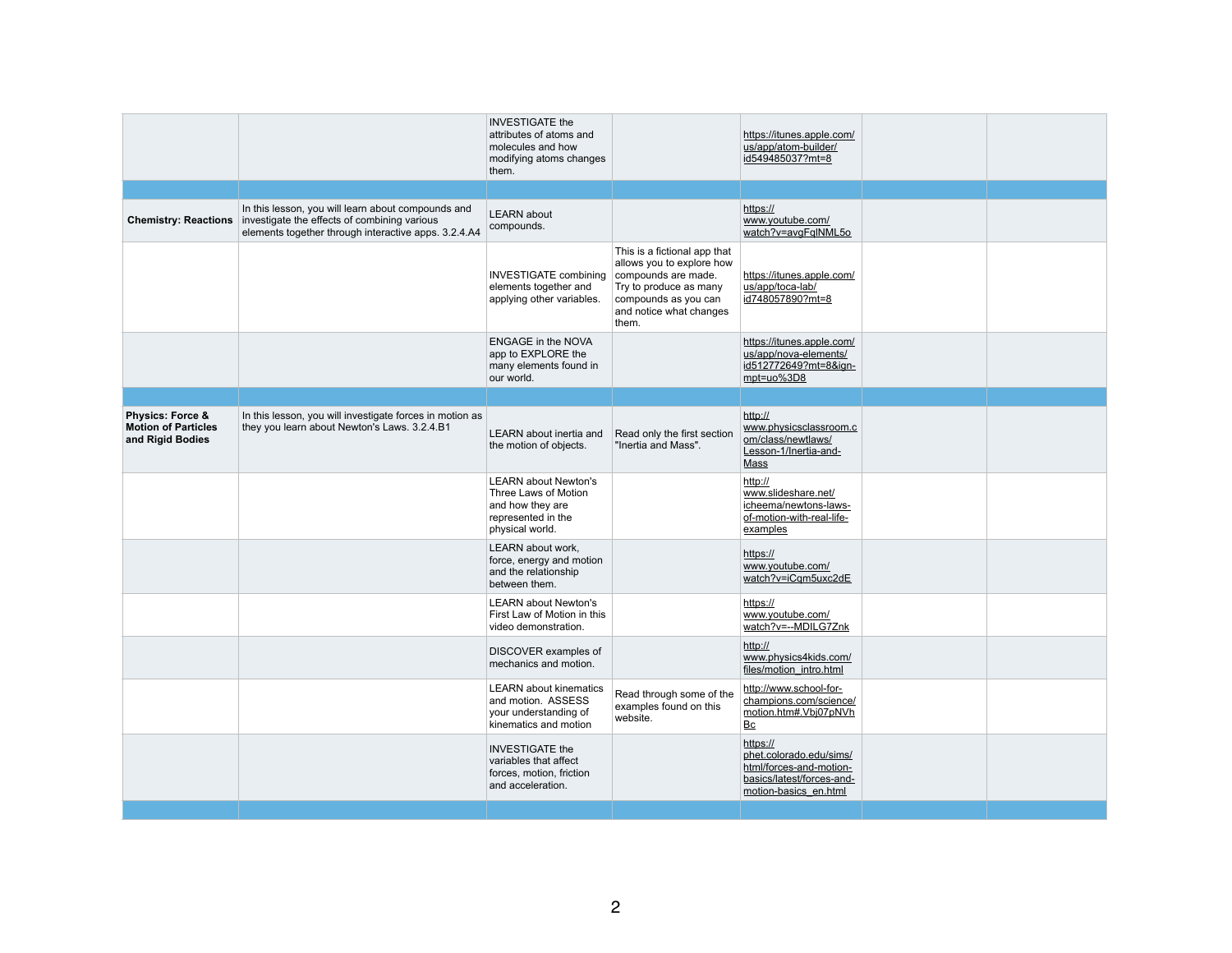| <b>Energy Storage and</b><br><b>Transformations:</b><br><b>Conservation Laws</b> | In this lesson, you will identify forms of kinetic and<br>potential energy, as well as identify real-world forms<br>of energy. 3.2.4.B2, 3.2.4.B3 | <b>LEARN</b> about the<br>different types of energy<br>and IDENTIFY their real-<br>world application.             | http://<br>www.slideshare.net/<br>Cristinam0626/types-of-<br>energy-10076124                 |                          |  |
|----------------------------------------------------------------------------------|---------------------------------------------------------------------------------------------------------------------------------------------------|-------------------------------------------------------------------------------------------------------------------|----------------------------------------------------------------------------------------------|--------------------------|--|
|                                                                                  |                                                                                                                                                   | <b>LEARN</b> about kinetic and<br>potential energy and<br>examples of each type.                                  | http://www.eia.gov/Kids/<br>energy.cfm?<br>page=about forms of e<br>nergy-basics-k.cfm       |                          |  |
|                                                                                  |                                                                                                                                                   | <b>REVIEW the different</b><br>forms of energy.                                                                   | http://<br>www.eschooltoday.com/<br>energy/kinds-of-energy/<br>all-about-energy.html         |                          |  |
|                                                                                  |                                                                                                                                                   | TAKE this quiz to<br>ASSESS your<br>understanding of energy<br>and energy transfer.                               | http://www.proprofs.com/<br>quiz-school/story.php?<br>title=energy-transfer_1                |                          |  |
|                                                                                  |                                                                                                                                                   |                                                                                                                   |                                                                                              |                          |  |
| <b>Electrical and</b><br><b>Magnetic Energy</b>                                  | In this lesson, you will read about magnets in<br>everyday life, and will interact with applications to<br>explore electrical circuits. 3.2.4.B4  | <b>LEARN</b> about electrical<br>circuits.                                                                        | https://<br>www.youtube.com/<br>watch?v=VnnpLaKsqGU                                          |                          |  |
|                                                                                  |                                                                                                                                                   | <b>LEARN</b> about series and<br>parallel circuits.                                                               | http://<br>www.slideshare.net/<br>Melodia/series-and-<br>parallel                            |                          |  |
|                                                                                  |                                                                                                                                                   | LEARN about the types<br>of electrical circuits.                                                                  | https://<br>www.youtube.com/<br>watch?v=RQ3djos LY8                                          |                          |  |
|                                                                                  |                                                                                                                                                   | <b>EXPLAIN both parallel</b><br>and series circuits.<br><b>CREATE a presentation</b><br>to explain your thinking. | https://itunes.apple.com/<br>us/app/explain-<br>everything-interactive/<br>id431493086?mt=8  |                          |  |
|                                                                                  |                                                                                                                                                   | LEARN about magnets,<br>their poles, and everyday<br>uses for them.                                               | http://<br>www.slideshare.net/<br>mercedesrg/profits-of-<br>magnetism                        |                          |  |
|                                                                                  |                                                                                                                                                   | <b>EXPLORE</b> and<br><b>INTERACT with simple</b><br>circuits.                                                    | https://itunes.apple.com/<br>us/app/exploriments-<br>electricity-simple/<br>id490164401?mt=8 |                          |  |
|                                                                                  |                                                                                                                                                   |                                                                                                                   |                                                                                              |                          |  |
| <b>Nature of Waves</b><br><b>Sound and Light</b><br><b>Energy</b>                | In this lesson, you will explore light and sound<br>through video clips and engaging simulations.<br>3.2.4.B5                                     | <b>LEARN</b> about waves.                                                                                         | https://edpuzzle.com/<br>media/<br>551040203ecc5fad0377<br>81d9                              | Link only the first 2:25 |  |
|                                                                                  |                                                                                                                                                   | <b>DISCOVER</b> amazing<br>things that sound waves<br>can do.                                                     | http://youtu.be/<br>Ude8pPjawKI                                                              |                          |  |
|                                                                                  |                                                                                                                                                   | <b>LEARN</b> about the transfer<br>of energy through sound<br>waves.                                              | http://youtu.be/<br>17tqXgvCN0E                                                              |                          |  |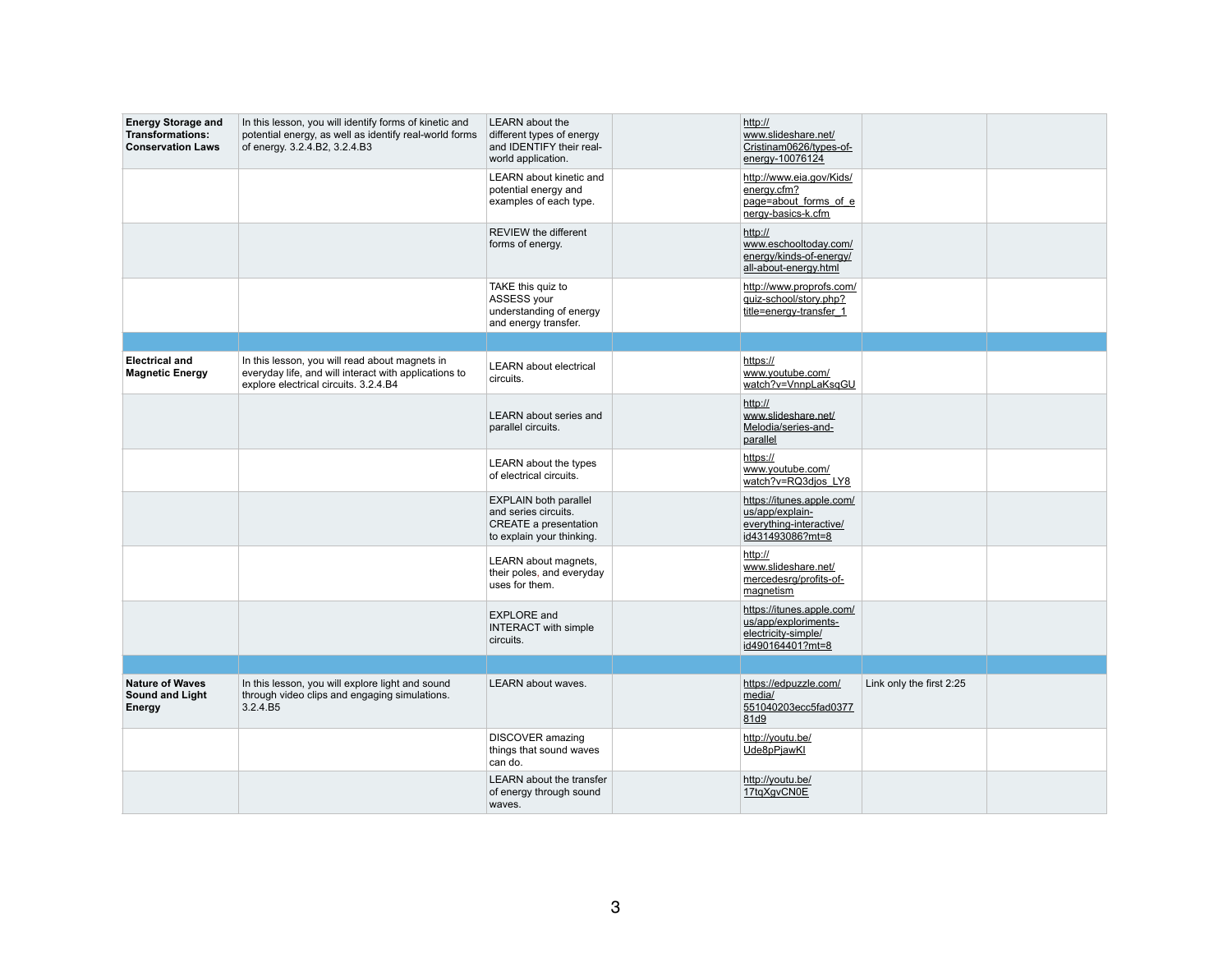| LEARN about light.                                                                          | https://<br>www.youtube.com/<br>watch?<br>v=iletCKDCt 0#t=31                                         |                          |  |
|---------------------------------------------------------------------------------------------|------------------------------------------------------------------------------------------------------|--------------------------|--|
| <b>DISCOVER</b> and<br><b>ENGAGE in how waves</b><br>travel.                                | https://<br>phet.colorado.edu/sims/<br>html/wave-on-a-string/<br>latest/wave-on-a-<br>string en.html |                          |  |
| <b>CONSTRUCT A MODEL</b><br>to observe amplitude,<br>wavelength, and transfer<br>of energy. | http://www.knowitall.org/<br>nasa/pdf/scifiles/<br>redlight full.pdf                                 | Page 19 only if possible |  |
|                                                                                             |                                                                                                      |                          |  |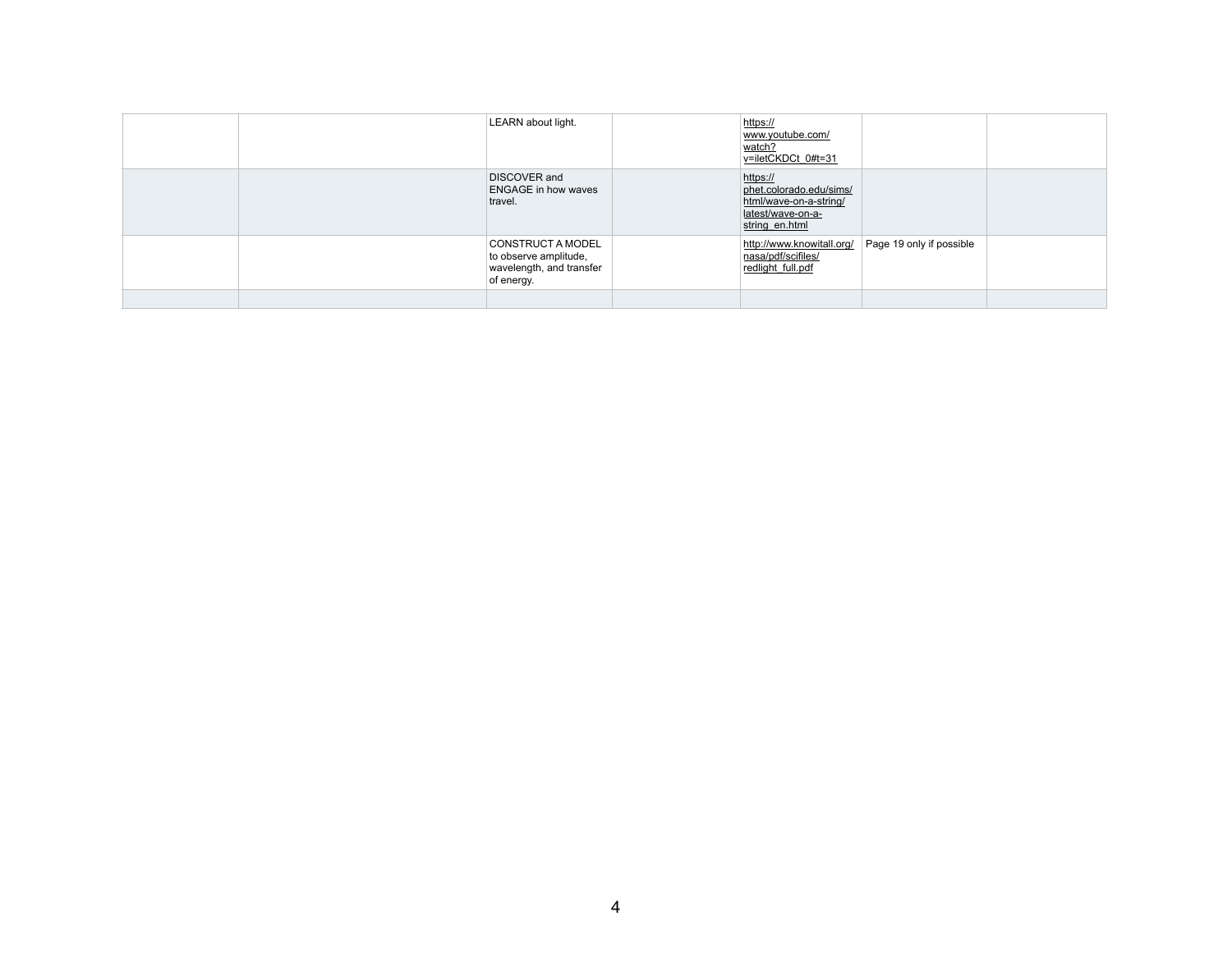| <b>Module Title</b>                                                     | <b>Message</b>                                                                                                                                                                   | <b>Assignment / Call to</b><br><b>Action (200 Character</b><br>Max)                                                                                                               | <b>Content Directions</b> | <b>Resource / URL</b>                                                                                                 | Info about the URL<br>(published on the "i"<br>button of a resource/<br>ur <sub>l</sub>                              | <b>Notes</b>                          |
|-------------------------------------------------------------------------|----------------------------------------------------------------------------------------------------------------------------------------------------------------------------------|-----------------------------------------------------------------------------------------------------------------------------------------------------------------------------------|---------------------------|-----------------------------------------------------------------------------------------------------------------------|----------------------------------------------------------------------------------------------------------------------|---------------------------------------|
| <b>Life Sciences</b>                                                    | In this module, you will explore the life cycles of<br>plants and animals, beginning with common<br>threads throughout each cycle, up through natural<br>selection and heredity. |                                                                                                                                                                                   |                           |                                                                                                                       |                                                                                                                      |                                       |
|                                                                         |                                                                                                                                                                                  |                                                                                                                                                                                   |                           |                                                                                                                       |                                                                                                                      |                                       |
| <b>Organisms and Cells:</b><br>Common<br><b>Characteristics of Life</b> | In this lesson, you will discover what plants and<br>animals need to survive in their environment, such<br>as air, water, food and shelter. 3.1.4.A1                             | <b>RESEARCH</b> and<br><b>RECORD</b> the<br>characteristics of<br>mammals, reptiles, birds,<br>amphibians, and fish.                                                              |                           | http://<br>www.sheppardsoftware.com<br>/content/animals/kidscorner/<br>kc classification mammals.<br>htm              | May need permission to<br>use this site.                                                                             | <b>ARTICLE</b>                        |
|                                                                         |                                                                                                                                                                                  | <b>LEARN</b> about the<br>structures of living things.                                                                                                                            |                           | http://<br>www.thunderboltkids.co.za/<br>Grade4/01-life-and-living/<br>chapter2.html                                  | Easy to read article with<br>accompaning photos that<br>allow most students to<br>read independently                 | <b>ARTICLE</b><br><b>GOOD QUALITY</b> |
|                                                                         |                                                                                                                                                                                  | CREATE your own<br>labeled plant.                                                                                                                                                 |                           | https://itunes.apple.com/us/<br>app/doodle-buddy-for-ipad-<br>paint/id364201083?mt=8                                  |                                                                                                                      | <b>APP</b><br>Doodle Buddy-           |
|                                                                         |                                                                                                                                                                                  | <b>LEARN</b> about the<br>function of plant structure                                                                                                                             |                           | https://itunes.apple.com/us/<br>itunes-u/the-amoeba-<br>sisters/id718923638?mt=10                                     | The Amoeba Sisters<br>provide several other<br>popcasts to help students<br>understand diffcult<br>science concepts. | <b>PODCAST</b>                        |
|                                                                         |                                                                                                                                                                                  | <b>EXTEND</b> your learning<br>and view this time-lapse<br>video to OBSERVE how<br>plants move, why plants<br>move, and how their<br>structure helps them to<br>survive and grow. |                           | http://<br>www.watchknowlearn.org/<br><u>Video.aspx?</u><br>VideoID=56480&CategoryID<br>$=6202$                       | Approx. a 4 minute video<br>that would be a great<br>lesson opener or<br>discussion starter.                         | <b>VIDEO</b>                          |
|                                                                         |                                                                                                                                                                                  |                                                                                                                                                                                   |                           |                                                                                                                       |                                                                                                                      |                                       |
| <b>Organisms and Cells:</b><br><b>Energy Flow</b>                       | In this lesson, you will learn the basic needs of<br>plants and animals and will describe what each<br>needs to survive. 3.1.4.A2                                                | <b>LEARN</b> the basic needs<br>of survival for plants and<br>animals.                                                                                                            |                           | https://docs.google.com/<br>presentation/d/<br>11HpzUf7uoG6 ju0GfmDc-<br>C4OKDiZi_RQmBsRbnGEF<br>Sg/embed?slide=id.i0 |                                                                                                                      |                                       |
|                                                                         |                                                                                                                                                                                  | <b>LEARN</b> what animals<br>need to survive.                                                                                                                                     |                           | http://ecosystems.psu.edu/<br>youth/sftrc/lesson-plan-pdfs/<br>habitat                                                |                                                                                                                      |                                       |
|                                                                         |                                                                                                                                                                                  | <b>COMPLETE this Venn</b><br>diagram MODEL<br>understanding of the diets<br>of different animals                                                                                  |                           | http://ecosystems.psu.edu/<br>youth/sftrc/lesson-plan-pdfs/<br>venn                                                   |                                                                                                                      |                                       |
|                                                                         |                                                                                                                                                                                  | ASSESS understanding<br>of previous reading as<br>you COMPLETE pages 7<br>and 8 of this PDF.                                                                                      |                           | http://ecosystems.psu.edu/<br>youth/sftrc/lesson-plan-pdfs/<br>wildlife-all                                           |                                                                                                                      |                                       |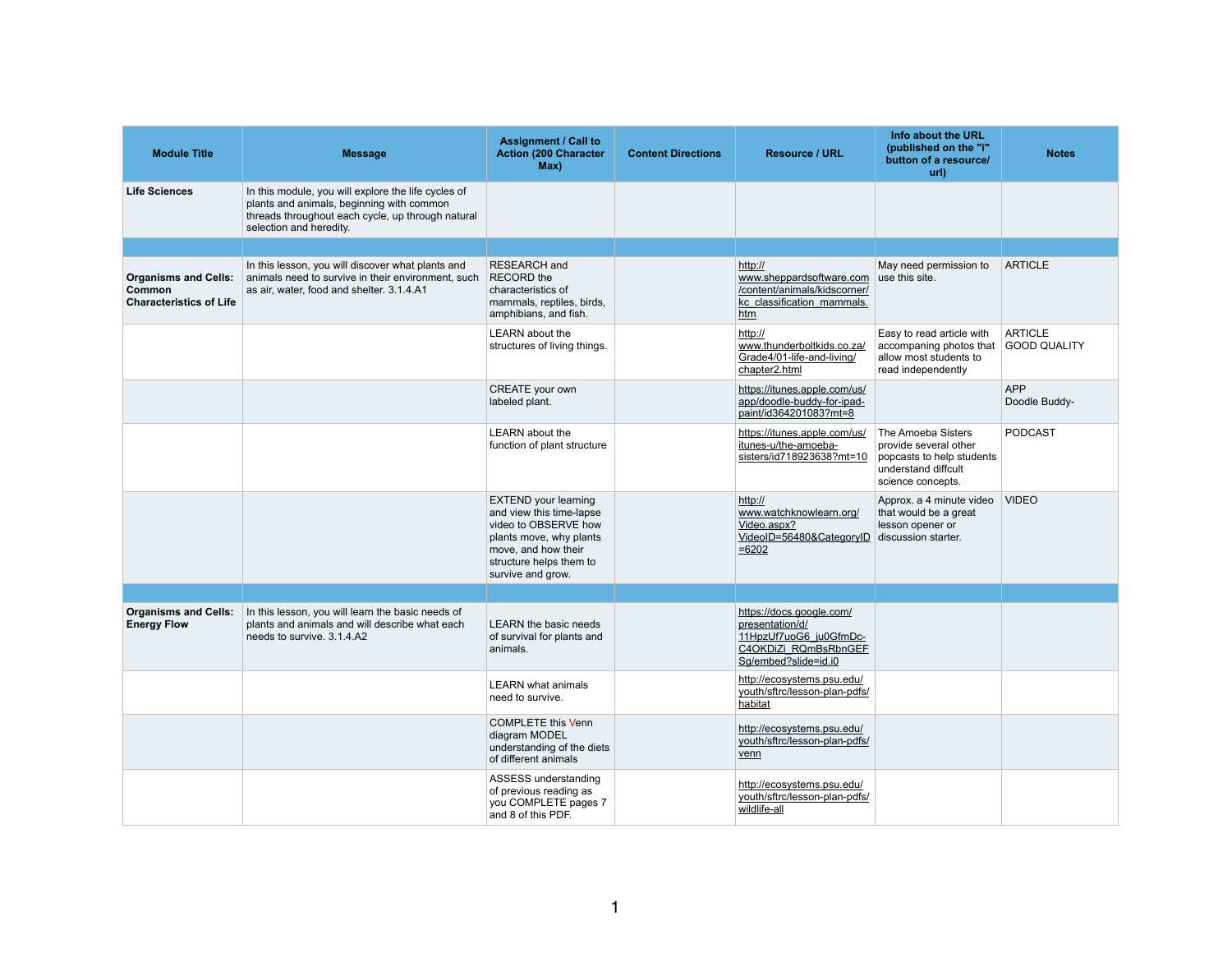|                                                   |                                                                                                                                                                                                                                                                 | REVIEW the process of<br>photosynthesis.                                                                                                            |                                                                                            | https://s-media-cache-<br>ak0.pinimg.com/736x/80/<br>e7/8f/<br>80e78f6b81b6ba782854e39<br>4aae64c64.jpg   |                                        |
|---------------------------------------------------|-----------------------------------------------------------------------------------------------------------------------------------------------------------------------------------------------------------------------------------------------------------------|-----------------------------------------------------------------------------------------------------------------------------------------------------|--------------------------------------------------------------------------------------------|-----------------------------------------------------------------------------------------------------------|----------------------------------------|
|                                                   |                                                                                                                                                                                                                                                                 | <b>LEARN</b> about the<br>importance of the food<br>chain.                                                                                          |                                                                                            | http://www.dec.ny.gov/docs/<br>remediation hudson pdf/<br>hrlpk3fchain.pdf                                |                                        |
|                                                   |                                                                                                                                                                                                                                                                 | <b>ENGAGE</b> in the food<br>chain and the variables<br>that affect it.                                                                             |                                                                                            | https://itunes.apple.com/us/<br>app/food-web/<br>id565839214?mt=8                                         |                                        |
|                                                   |                                                                                                                                                                                                                                                                 |                                                                                                                                                     |                                                                                            |                                                                                                           |                                        |
| <b>Organisms and Cells:</b><br><b>Life Cycles</b> | In this lesson, you will experience life cycles of<br>plants and animals. You will be able to construct<br>models of demonstrating these life cycles and will<br>recognize that reproduction is necessary for life to<br>continue. 3.1.4.A3, 3.1.4.A8, 3.1.4.B2 | <b>LEARN</b> about plant<br>reproduction.                                                                                                           |                                                                                            | https://itunes.apple.com/us/<br>podcast/flowering-plant-<br>reproduction/id718923638?<br>i=308440746&mt=2 | <b>PODCAST</b><br>Flowering Plant - 10 |
|                                                   |                                                                                                                                                                                                                                                                 | <b>DISCOVER</b> some<br>unusual life cycles. First,<br>look at what gives birth to<br>baby seahorse.                                                |                                                                                            | http://www.iflscience.com/<br>plants-and-animals/male-<br>seahorse-births-babies-<br>underwater-shotgun   | <b>VIDEO</b>                           |
|                                                   |                                                                                                                                                                                                                                                                 | <b>CREATE a visual display</b><br>to show the steps in the<br>life of a seahorse.                                                                   |                                                                                            | https://<br>seahorseproject.wordpress.<br>com/2012/01/26/the-life-<br>cycle-of-a-seahorse/                | <b>ARTICLE</b>                         |
|                                                   |                                                                                                                                                                                                                                                                 | VIEW this video of a<br>mosquito's life cycle.                                                                                                      |                                                                                            | http://www.youtube.com/<br>watch?v=sjV0JpIAH78#t=89                                                       | <b>VIDEO</b>                           |
|                                                   |                                                                                                                                                                                                                                                                 | <b>EXPLORE</b> sea turtles<br>adaptation and their<br>environment.                                                                                  |                                                                                            | http://www.seeturtles.org/<br>sea-turtle-life-cycle?<br>gclid=ClzB76G1-<br>sECFW5o7AodyCYAAA              | <b>ARTICLE</b>                         |
|                                                   |                                                                                                                                                                                                                                                                 | <b>COMPARE</b> and<br><b>CONTRAST the life cycle</b><br>of two of the creatures<br>you have just learned<br>about.                                  |                                                                                            | https://itunes.apple.com/us/<br>app/venn-diagram/<br>id666981188?mt=8                                     | <b>APP</b><br>Venn Diagram             |
|                                                   |                                                                                                                                                                                                                                                                 | <b>REINFORCE</b> your<br>understanding of the<br>butterfly life cycle as you<br>READ this infographic.                                              |                                                                                            | http://www.kidzone.ws/<br>animals/monarchlifecycle.gif                                                    |                                        |
|                                                   |                                                                                                                                                                                                                                                                 | PRACTICE identifying the Go to the link, tap and<br>life cycle of the butterfly.<br><b>CREATE a presentation</b><br>to share your<br>understanding. | hold the picture and<br>choose "Save Image"<br>Then open in the<br>Explain Everything app. | http://www.kidzone.ws/<br>animals/<br>monarchlifecyclenowords.gif                                         |                                        |
|                                                   |                                                                                                                                                                                                                                                                 |                                                                                                                                                     |                                                                                            |                                                                                                           |                                        |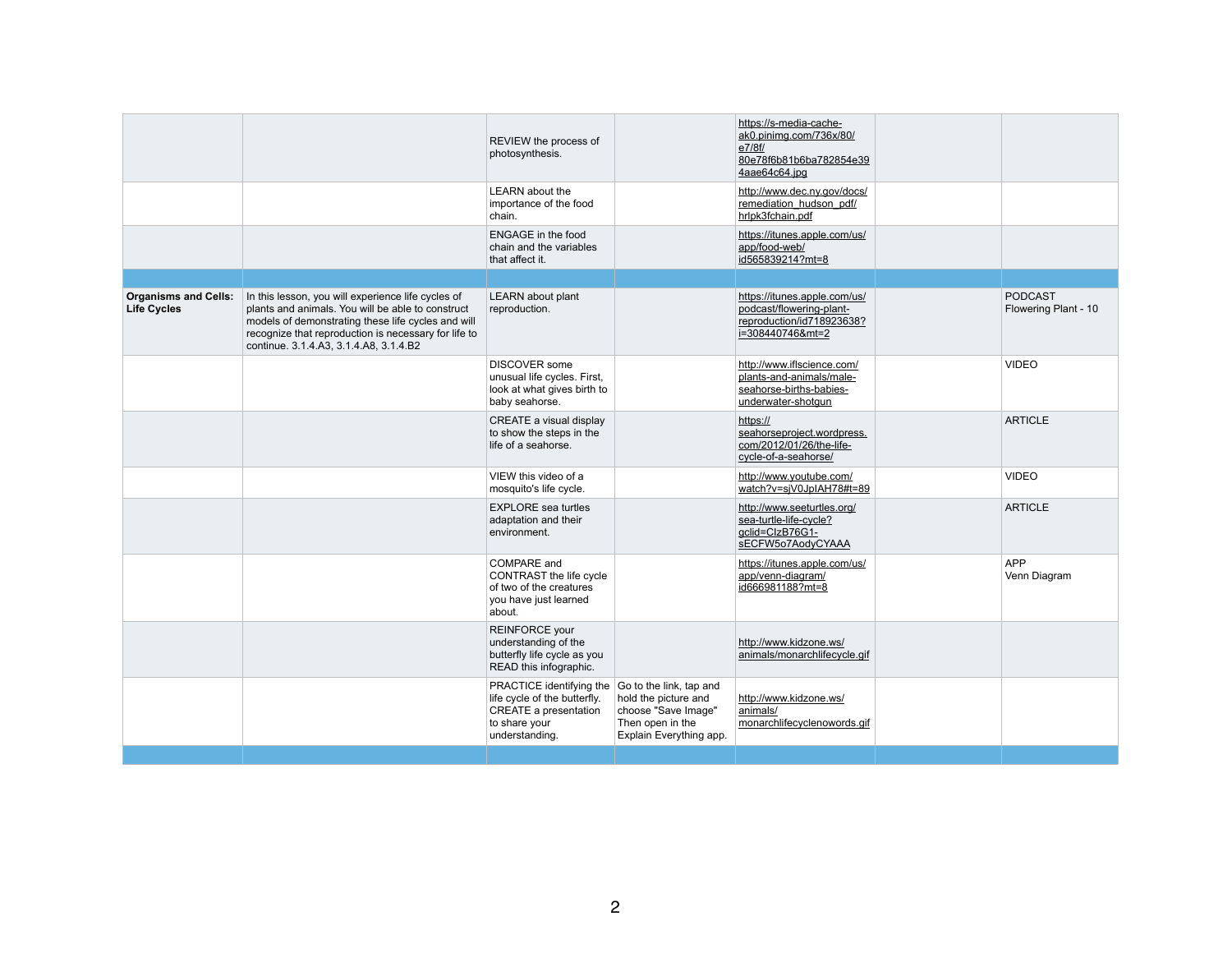| <b>Organisms and Cells:</b><br><b>Form and Function</b> | In this lesson, you will learn ways vertebrates and<br>invertebrates adapt to survive in specific<br>environments. 3.1.4.A5          | <b>LEARN</b> the basics of<br>vertebrate.                                                                                            |                                        | http://<br>www.biology4kids.com/files/<br>vert_main.html                                | A great assignment and<br>the invertebrate article<br>provided on the same<br>website could be to<br>create a Venn Diagram<br>synthesizing these<br>readings | <b>ARTICLE</b> |
|---------------------------------------------------------|--------------------------------------------------------------------------------------------------------------------------------------|--------------------------------------------------------------------------------------------------------------------------------------|----------------------------------------|-----------------------------------------------------------------------------------------|--------------------------------------------------------------------------------------------------------------------------------------------------------------|----------------|
|                                                         |                                                                                                                                      | <b>LEARN</b> about<br>Invertebrates.                                                                                                 |                                        | http://<br>www.biology4kids.com/files/<br>invert main.html                              |                                                                                                                                                              | <b>ARTICLE</b> |
|                                                         |                                                                                                                                      | <b>EXPLORE</b> invertebrates<br>and vertebrates.                                                                                     |                                        | http://createwebquest.com/<br>chantag/invertebrates-vs-<br>vertebrates                  |                                                                                                                                                              |                |
|                                                         |                                                                                                                                      | <b>CREATE a presentation</b><br>using the notes you took<br>about vertebrates/<br>invertebrates. SHARE the<br>haikudeck with others. |                                        | https://www.haikudeck.com                                                               | Can use the attached<br>website of download an<br><b>APP</b>                                                                                                 |                |
|                                                         |                                                                                                                                      | <b>LEARN how animals</b><br>survive in the desert.                                                                                   |                                        | https://www.youtube.com/<br>watch?v=hTfBSIYTG4k                                         |                                                                                                                                                              |                |
| <b>Genetics: Heredity</b>                               | In this lesson, you will describe features visible in<br>parents and children. 3.1.4.B1                                              | <b>LEARN</b> about<br>characteristics that are<br>passed down from parent<br>to child.                                               |                                        | http://<br>learn.genetics.utah.edu/<br>content/inheritance/<br>observable/              |                                                                                                                                                              |                |
|                                                         |                                                                                                                                      | <b>LEARN</b> about heredity<br>and examples of what it<br>is.                                                                        |                                        | https://www.youtube.com/<br>watch?v=bGiKRD5QHkl                                         |                                                                                                                                                              |                |
|                                                         |                                                                                                                                      | <b>EXPLORE</b> characteristics<br>that are passed down<br>from parent to child.                                                      | Activity is found on<br>pages 5 and 6. | http://<br>teach.genetics.utah.edu/<br>content/heredity/files/<br>InventoryOfTraits.pdf |                                                                                                                                                              |                |
|                                                         |                                                                                                                                      | <b>DISCOVER</b><br>characteristics that you<br>share with your parents.                                                              |                                        | https://<br>www.teachervision.com/tv/<br>printables/<br>0876281390_127.pdf              |                                                                                                                                                              |                |
|                                                         |                                                                                                                                      |                                                                                                                                      |                                        |                                                                                         |                                                                                                                                                              |                |
| <b>Evolution: Natural</b><br><b>Selection</b>           | In this lesson, you will learn about climate change<br>and its effects on the plants and animals living on<br>earth. 3.1.4.C1        | <b>LEARN</b> about natural<br>selection and evolution.                                                                               |                                        | https://www.youtube.com/<br>watch?v=0SCjhl86grU                                         |                                                                                                                                                              |                |
|                                                         |                                                                                                                                      | <b>LEARN</b> about how<br>climate change affects<br>birds.                                                                           |                                        | http://climatekids.nasa.gov/<br>extreme-weather-birds/                                  |                                                                                                                                                              |                |
|                                                         |                                                                                                                                      | <b>LEARN</b> about climate<br>change.                                                                                                |                                        | https://www.youtube.com/<br>watch?v=ko6GNA58YOA                                         |                                                                                                                                                              |                |
|                                                         |                                                                                                                                      |                                                                                                                                      |                                        |                                                                                         |                                                                                                                                                              |                |
| <b>Evolution: Adaptation</b>                            | In this lesson, you will explore how plants and<br>animals have adapted in order to survive on our<br>ever-changing planet. 3.1.4.C2 | <b>LEARN</b> about animal<br>adaptations.                                                                                            |                                        | https://itunes.apple.com/us/<br>book/adaptations/<br>id642658736?mt=11                  |                                                                                                                                                              |                |